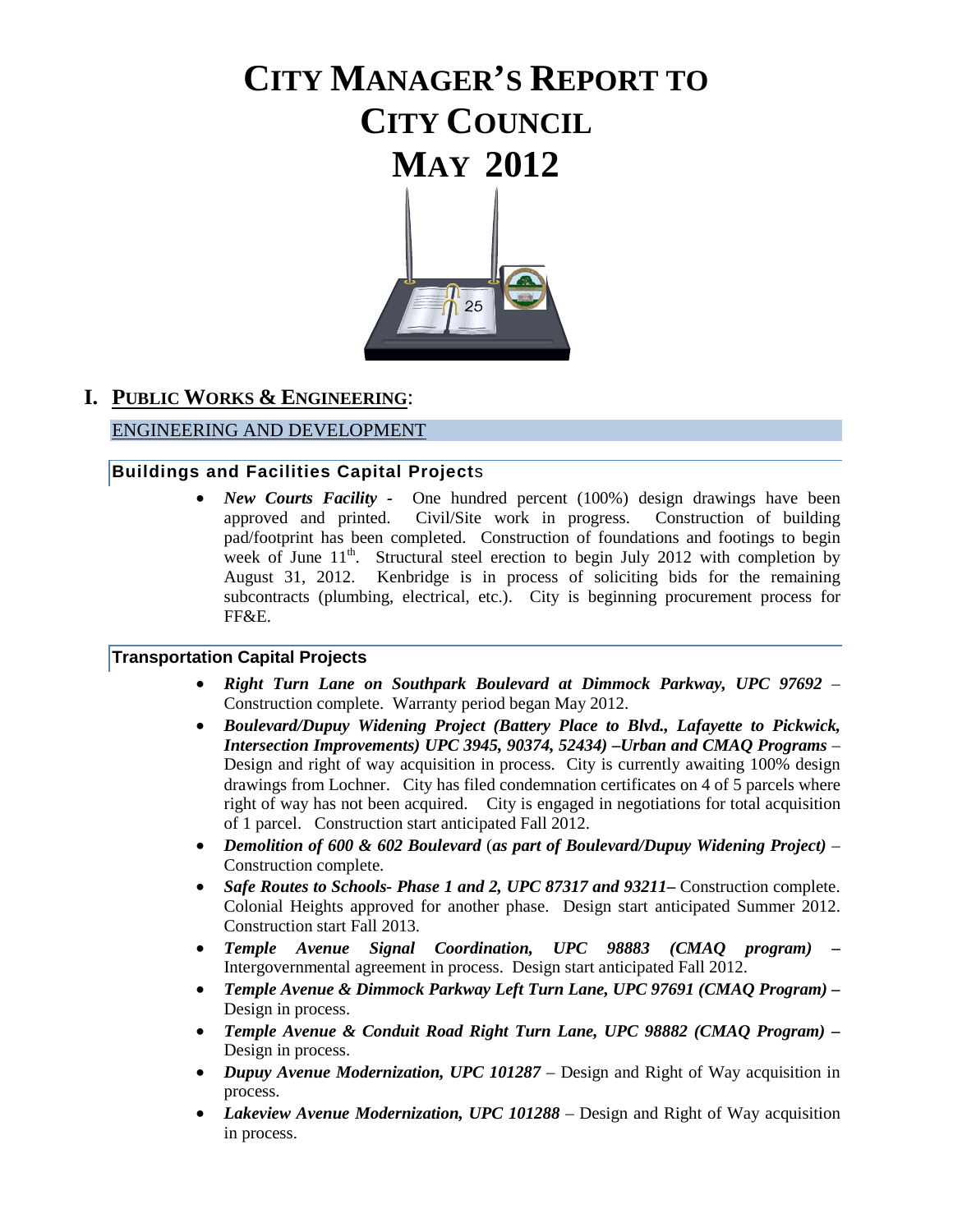# **I. PUBLIC WORKS & ENGINEERING** (CONTINUED):

#### **Utilities Capital Projects**

- **Hrouda Pump Station Upgrades**  On hold.
- **Boulevard Water and Sewer Replacement**  Design in process along with Boulevard Modernization project.
- Lakeview Avenue Water and Sewer Replacement Design in process along with Lakeview Avenue Modernization project.
- **Dupuy Avenue Water and Sewer Replacement**  Design in process along with Dupuy Modernization project.
- **Franklin Avenue Sewer Replacement**  In-house design for approximately 450 linear feet of 8-inch sewer in process.

#### **Plan Reviews**

• Received sixteen (16) plans and reviewed sixteen (16) plans.

#### **Right-of-Way Permits**

• Issued six (6) permits and closed out three (3) permits.

#### **OPERATIONS AND MAINTENANCE**

#### **Traffic Operations**

- Replaced/maintained signals, signs, markings and street lighting 59 locations.
- Performed preventative maintenance 4 locations.

#### **Vegetation**

- Removed litter from (20) locations, and responded to (04) litter miscellaneous/dead animal requests.
- Trimmed tree limbs from (13) location, removed tree in street from (01) location, removed storm debris from (2) locations and responded to (03) tree miscellaneous request.
- Cut and trimmed grass at (99) locations and sprayed weed killer at (16) locations and responded to (01) grass miscellaneous request.
- Placed gravel in potholes in alley behind Roslyn Avenue.
- City contractor removed, grinded stumps and trimmed limbs at (09) locations.

#### **Recycling Center**

• 370 citizens used the Recycling Center to dispose of Category 1 Materials, brush, storm debris, metal products and other recyclable materials.

#### **Storm Water and Drainage**

- Cleaned (20) catch basins, (17) drainage ditches, (04) drainage pipes, and responded to (04) miscellaneous drainage request.
- Repaired (02) storm sewers, and (02) catch basins.
- Checked Swift Creek and Appomattox River Outfalls.
- Placed topsoil/seed at (03) locations and gravel in sinkholes at (02) locations.
- Sweeper swept (64) locations collecting (94) cubic yards of debris.
- Concrete Crew repaired/replaced (99) feet of Curb and Gutter at (06) locations and (47) feet of sidewalks at (05) locations and responded to (01) miscellaneous concrete request.
- Continued cutting beaver dams that are blocking water flow off Wakefield Avenue.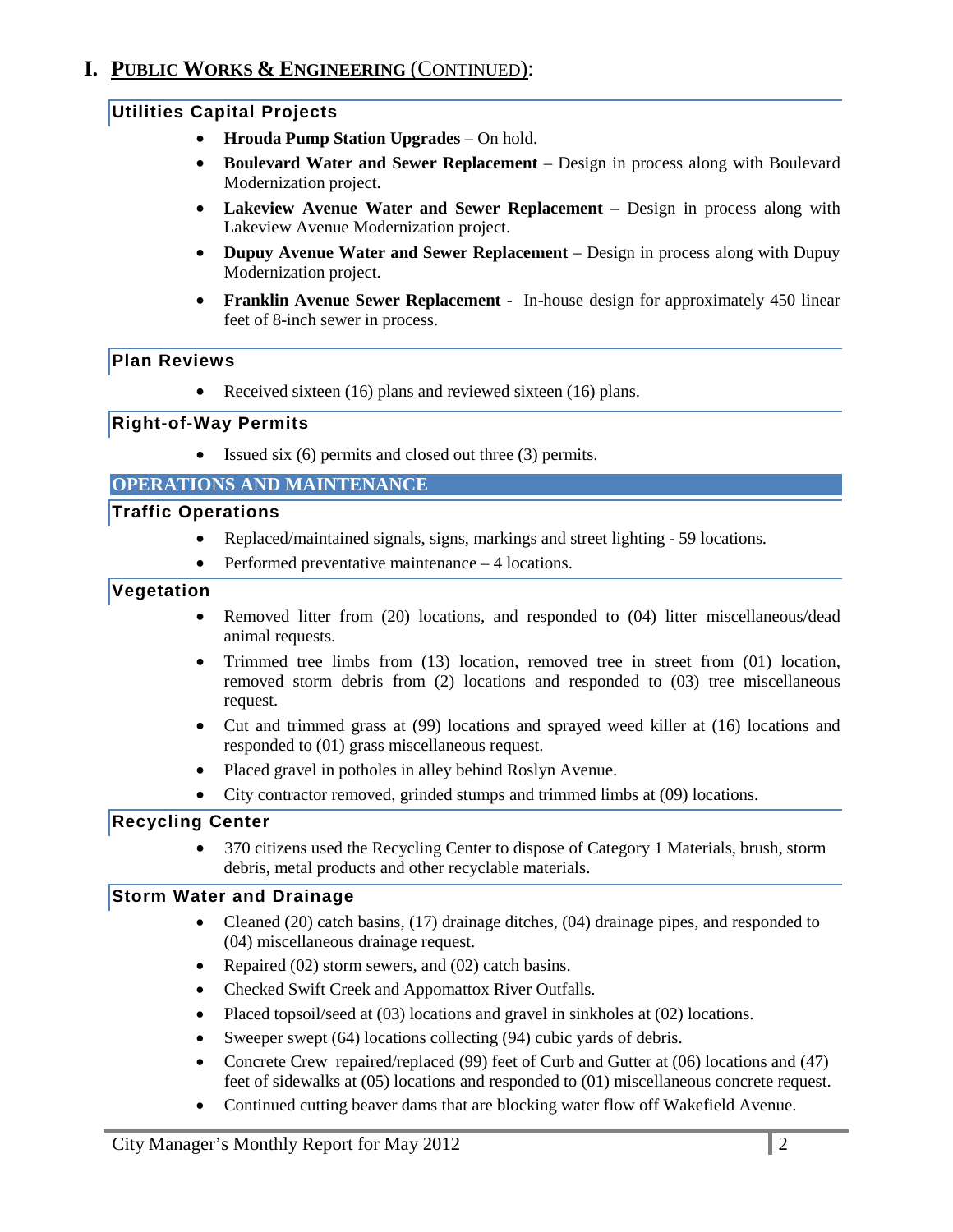# **I. PUBLIC WORKS & ENGINEERING** (CONTINUED):

#### **Transportation**

- Placed asphalt in (13) potholes, (06) utility cuts, (01) new curb and gutters, (03) driveways, (06) low area, around a catch basin and responded to (05) asphalt miscellaneous request.
- Hauled (02) dump truck loads of stone from Public Works Complex, placed in front of dry hydrant for the Fire Department and moved rip rap stone to side of boat ramp at Roslyn Landing Park.
- Assisted Purchasing Department moving surplus items from City Offices to storage.

#### **Wastewater Utility**

- Responded to (07) sewer backups, flushed (10) main lines, installed (05) sewer cleanouts, flushed drains at the animal shelter, (02) laterals, replaced (01) cleanout top and responded to (04) miscellaneous requests.
- Performed video inspection of sewer main line at (03) locations.
- Performed video inspection of storm sewer line on Kennon Point Drive for the Stormwater Division.
- Sprayed for sewer roaches at (01) location.
- Removed debris from pumps and replaced flood lights at Main Pump Station.
- Cut grass around pump stations and water towers.
- Placed stone in a utility cut at (01) location and a sinkhole at (01) location.
- Placed topsoil around cleanouts at (03) locations.
- Continued checking all pump stations and methane pump daily.

### **Water Utility**

- Replaced (11) and set (03) new meters, replaced (03) meter tops, cleaned (04) boxes, installed (05) meter setters, raised (01) meter box and responded to (02) meter leaks and to (04) miscellaneous water requests.
- Pulled a meter to be tested for Utility Billing.
- Backflow/Cross Connection Technician conducted (79) surveys, (55) completed, (24) incomplete and assisted with locating underground utilities performing (21) hours.
- Disconnected an old water line at Colonial and Lynchburg Avenue.
- Performed water pressure test at 708 Lakeview Avenue.
- Collected weekly routine water samples, performed THM's, HAA's sent to Appomattox River Water Authority's (ARWA) for testing.
- Miss Utility locating required (152) man-hours.

### **II. PLANNING & COMMUNITY DEVELOPMENT:**

|                                                  | Month         | YTD |
|--------------------------------------------------|---------------|-----|
| 1. Fence Permits                                 |               | 14  |
| 2. New Sign Permits                              |               | 35  |
| • Navy Federal Credit Union – 1080 Temple Avenue | • Great Clips |     |

- Battlefield Autobody 118 Bruce Avenue AllState-456 Dimmock Pkwy. Ste. 3
- Big Bang Fireworks 3626 Boulevard New Beginnings 3233 Boulevard
- $1<sup>st</sup>$  Choice Realty 2306 Boulevard
- $-1058$  Temple Avenue
-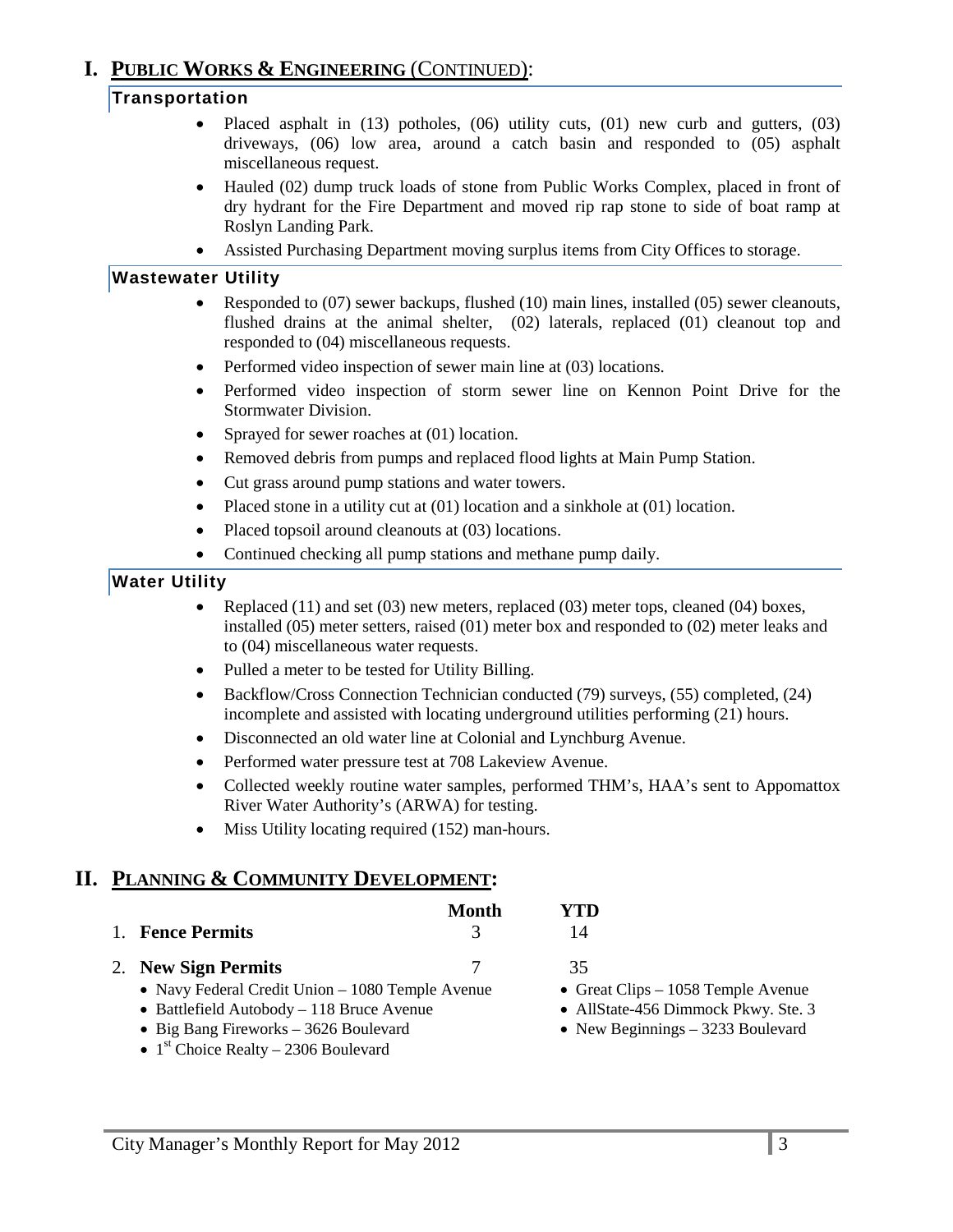# **II. PLANNING & COMMUNITY DEVELOPMENT** (CONTINUED):

| 3. Neighborhood Revitalization -                  |    |          |
|---------------------------------------------------|----|----------|
| 2011 Emergency Home Repair Rehabilitation funding |    | \$52,291 |
| Repairs Completed                                 | #6 | \$48.451 |

- 326 Battery Place new roof, flooring, walls and ceiling repairs \$7,860
- 161 Windsor Avenue patch and paint roof, front door and flooring repair \$7,980
- 315 Plumtree Avenue new roof, replace front steps, add railings on front and back deck- \$7,310
- 138 Charlotte Avenue- rebuild back deck and add handicap ramp \$7,870
- 403 Highland Avenue bath accessibility and new fixtures \$3,725
- 109 Brookhill Court new roof, gutters paint and repair fascia \$13,706
- 156 Roanoke Avenue new roof and electrical work \$3,840<br>Repairs in the Works #0 Repairs in the Works
	- 2011 Applications being processed #0
- The 2011 Program Year is complete. In total, seven (7) grant recipients received an emergency home repair. Applications for the 2012 Program Year will be available June 1, 2012.

| <b>Property Maintenance</b>      |                |            | Zoning                     |                |                |
|----------------------------------|----------------|------------|----------------------------|----------------|----------------|
|                                  | <b>Month</b>   | <b>YTD</b> |                            | <b>Month</b>   | YTD            |
| <b>Total Inspections</b>         | 4              | 43         | <b>Total Inspections</b>   | 2              | 28             |
| Violations                       | $\overline{2}$ | 25         | Violations                 | $\overline{2}$ | 25             |
| <b>Violations Resolved</b>       | $\overline{2}$ | 19         | <b>Violations Resolved</b> |                | 15             |
| <b>House # Violations</b>        |                |            | <b>Tall Grass</b>          |                |                |
|                                  | Month          | <b>YTD</b> |                            | <b>Month</b>   | YTD            |
| <b>Total Inspections</b>         | $\overline{0}$ | 8          | <b>Total Inspections</b>   | 108            | 265            |
| Violations                       | 0              | 4          | Violations                 | 66             | 160            |
| <b>Violations Resolved</b>       | $\theta$       | 8          | <b>Violations Resolved</b> | 59             | 110            |
| <b>Inoperable Motor Vehicles</b> |                |            | <b>Building Code</b>       |                |                |
|                                  | Month          | <b>YTD</b> |                            | <b>Month</b>   | <b>YTD</b>     |
| <b>Total Inspections</b>         | 15             | 77         | <b>Total Inspections</b>   | 15             | 77             |
| Violations                       | 13             | 63         | Violations                 | 13             | 63             |
| <b>Violations Resolved</b>       | 5              | 38         | <b>Violations Resolved</b> | 5              | 38             |
| <b>Signs</b>                     |                |            | <b>Other</b>               |                |                |
|                                  | <b>Month</b>   | <b>YTD</b> |                            | <b>Month</b>   | <b>YTD</b>     |
| <b>Total Inspections</b>         | 4              | 49         | <b>Total Inspections</b>   | 1              | 10             |
| Violations                       | 4              | 46         | Violations                 |                | $\overline{2}$ |
| <b>Violations Resolved</b>       |                | 42         | <b>Violations Resolved</b> | 0              |                |

#### 5. **Building Inspections Rental Inspections**

| Danamg mopeenom                   |           |             | IWANGA ANDPECHOND             |        |          |
|-----------------------------------|-----------|-------------|-------------------------------|--------|----------|
|                                   | Month     | YTD         |                               | Month  | YTD      |
| New Construction Inspections      | 170       | 974         | <b>Total Units Registered</b> |        | $\Omega$ |
| Permits for new Residents         |           |             | <b>Total Units Inspected</b>  |        | 31       |
| <b>Cost New Homes</b>             | \$140,000 | \$140,000   | Dwellings                     |        | 11       |
| Existing House & Maintenance      |           |             | Duplex                        |        | 20       |
| <b>Additions</b>                  |           | 35          | Apartments                    |        |          |
| Demolitions                       |           |             | <b>First Inspection</b>       |        |          |
| Permits for Commercial            |           | 23          | Passed                        |        | 31       |
| <b>Cost for Commercial</b>        | \$777,760 | \$2,598,092 | Failed                        |        |          |
| <b>Plumbing Permits Issued</b>    | 10        | 61          | Second Inspection             |        |          |
| <b>Electrical Permits Issued</b>  | 21        | 82          | Passed                        |        |          |
| <b>Mechanical Permits Issued</b>  |           | 39          | Failed                        |        |          |
| Swimming Pool Permits Issued      |           |             | Re-Inspection – Phase 1       | 6      | 94       |
| <b>Inoperative Vehicles Towed</b> |           |             | Passed                        |        | 30       |
| Letters on Water Cutoff           |           |             | Failed                        | $_{0}$ | 64       |
| <b>Court Cases</b>                |           |             | Apartments                    |        |          |
|                                   |           |             | No. of Units Certified        |        |          |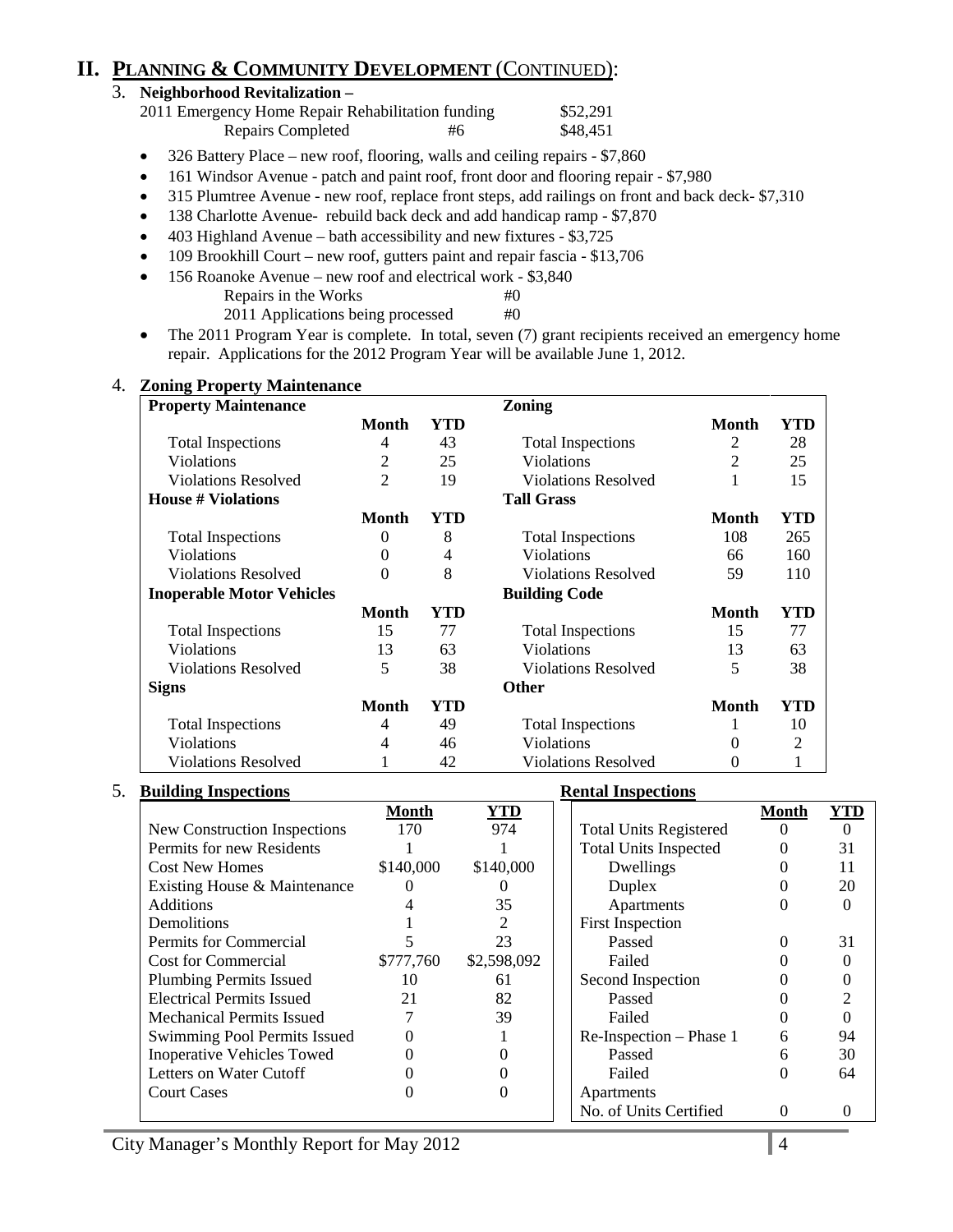# **III. POLICE DEPARTMENT:**

- $\checkmark$  Our officers responded to 4,111 calls for service during the month of May, 2012. During the same month last year, we responded to 4,428 calls for service—an 7% decrease. No robberies were reported this month; however, there was one reported in 2011—a 100% decrease. There were five (5) reported aggravated assaults this May, and two (2) reported during the month of May, 2012—a 60% increase. We responded to seven (7) burglaries in May, 2012, compared with a response to two  $(2)$  burglaries during the month of May,  $2011 - a$  71% increase. There were 109 Part I, or serious, crimes reported to the Colonial Heights Police Department in May, 2012. Seventy-four (74) of those, or 68%, have been cleared. Specific percentages for the Part I crimes and arrests are available upon request.
- $\checkmark$  This past month we saw an increase of 9% in our overall arrests—going from 315 in May of 2011 to 347 in 2012. Calls and arrests for larcenies and shoplifting decreased for the first time in several months.
- $\checkmark$  During the month, we successfully hosted the Police Memorial Breakfast at the Hopewell Moose Lodge. Fallen officers and their families from throughout several jurisdictions were honored. Although it was a sobering event, we were very proud to be responsible for the program this year.
- $\checkmark$  Our officers and volunteers have been extremely busy with many events during the month of May, including the *Ft. Clifton Festival, Memorial Day Parade*, the *Bikers against Child Abuse Ride* and the *Sickle Cell Motorcycle Charity Ride*. As for our personnel, we are pleased to welcome Officer Raul (Joey) Viera to our ranks. Officer Viera comes to us as a Spanishspeaking certified officer with a Bachelor's Degree from Liberty University. I feel that Officer Viera will be a great addition to our team of police officers.
- Our **Operations Bureau,** commanded by Captain Keith Early, reports that uniform Patrol had a very productive month of police work. Officers have been working extra hours due to a grant for the *Click It or Ticket* program that is sponsored by the Commonwealth of Virginia. Officers also participated in a traffic checkpoint where they checked approximately 500 vehicles; wrote 48 traffic summonses; made two (2) DUI arrests and one drug possession arrest; and arrested a fugitive from justice.
- Our **Law Enforcement Services Bureau,** commanded by Capt. Wayne Newsome, was responsible for many of the above mentioned events and was very busy as well. We participated in several fundraisers for Special Olympics and helped raise over \$2,500.00. We partnered with the school system and put out letters to all elementary school-aged children concerning the *Take 25* program that provides safety tips for children both at home and the internet. This program encourages parents and caretakers to take 25 minutes to discuss these tips with their children. Officers and Sentinels participated in a neighborhood cookout where we completed 14 child DNA kits for the parents. Virginia Accreditation continues, with our mock assessment still scheduled in the month of July.
- Our **Investigations Division** continues their efforts as usual. Lt. Bill Anspach, who has taken over supervisory duties while Sgt. Stephanie Early is out on maternity leave, is doing a wonderful job. He reported that there were 26 new cases which included burglaries, child neglect, death investigation, construction fraud, grand larceny, drug possession and several larcenies. The Dress Barn robbery of last month continues. A second person has been identified as being involved robbery charges have been brought against him. He also resides in the City of Richmond.
- $\checkmark$  Overall, we made 347 arrests for the month, to include 32 felonies and 114 misdemeanors; worked 86 crashes; wrote 941 traffic citations; gave 841 verbal warnings; affected 21 DUI arrests, 19 drug arrests and issued 32 parking citations.
- $\checkmark$  Our **Auxiliary Police** volunteered 293 hours during the month. Duties included the many events mentioned previously, bike patrols and traffic control, academy in-service and ride-alongs. **Sentinels** volunteered 57 hours of extra patrol service and traffic control at several motorcycle events for the month.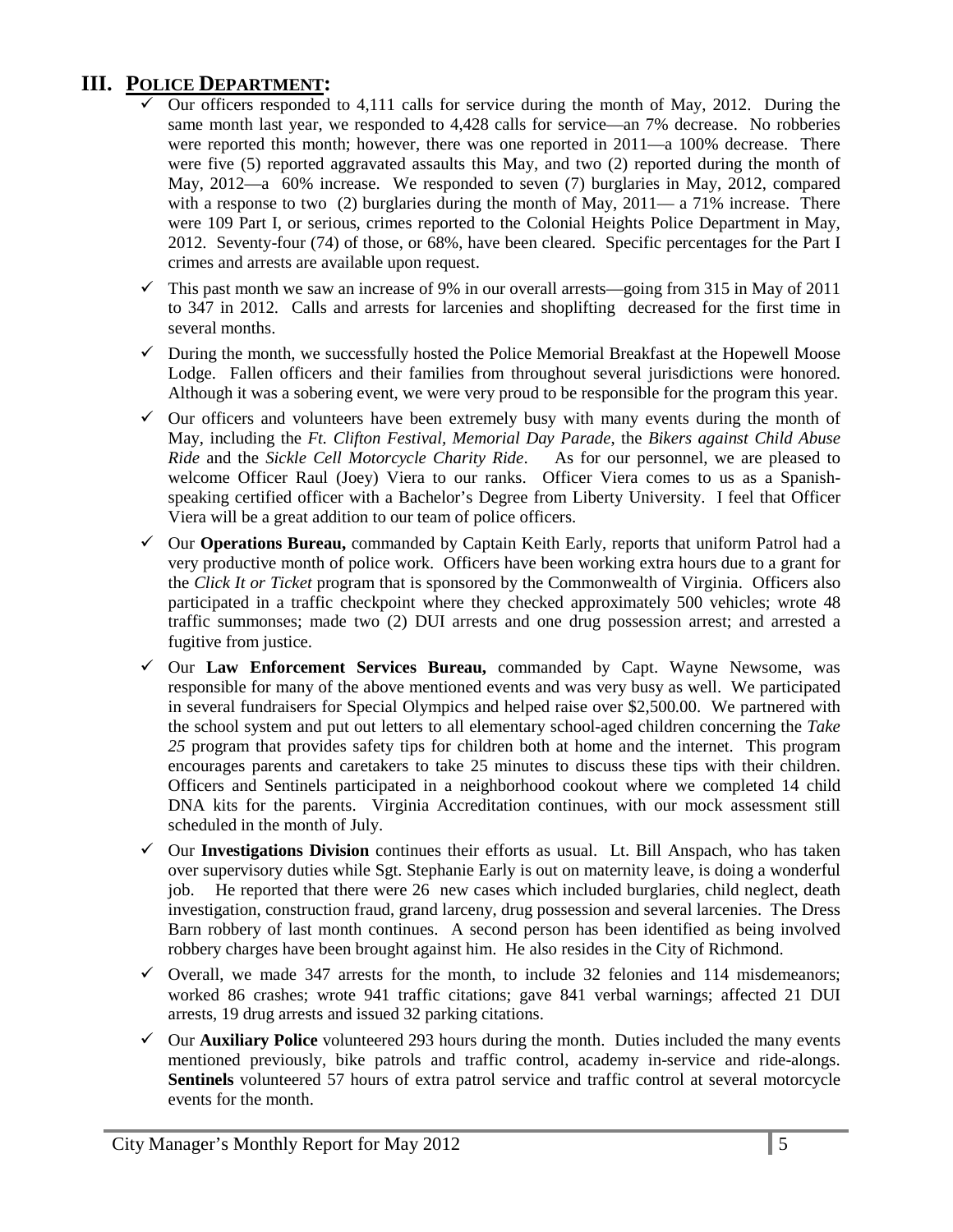# **IV. FIRE & EMS DEPARTMENT:**



#### **Total Fire Type Incidents: 104 Total Patients transported: 235 (Total EMS incidents 301)**

*Fire units arrived on scene in less than 9 minutes on 90% of emergency incidents. (average response time 6:23 minutes)* 

*EMS units arrived on scene in less than 9 minutes on 90% of emergency incidents. <sup>U</sup>(average response time 5:53 minutes)*

| <b>Fire Division (number of incidents):</b>                                                                                                                                                                                                                                                      |                                                                                                   |                                                                                                                                                                                                                                                                                   |                                                                                                         |                                                                                                                                                                                                                                                                          |                                                    |  |
|--------------------------------------------------------------------------------------------------------------------------------------------------------------------------------------------------------------------------------------------------------------------------------------------------|---------------------------------------------------------------------------------------------------|-----------------------------------------------------------------------------------------------------------------------------------------------------------------------------------------------------------------------------------------------------------------------------------|---------------------------------------------------------------------------------------------------------|--------------------------------------------------------------------------------------------------------------------------------------------------------------------------------------------------------------------------------------------------------------------------|----------------------------------------------------|--|
| <b>Fires</b><br><b>Building Fire</b><br>Cooking Fire<br>Vehicle Fire<br><b>Rubbish Fire</b><br>Other fire                                                                                                                                                                                        | 1<br>4<br>2<br>1<br>1                                                                             | <b>Hazardous situations</b><br><b>Electrical Problem</b><br>Power Line Down<br>Chemical/gasoline Spill<br>Gas Leak<br>Other Hazardous Situation                                                                                                                                   | 9<br>5<br>3<br>3<br>3                                                                                   | <b>Service calls and false calls</b><br>Good Intent Calls<br><b>Public Service</b><br>Alarm Activation (no fire)<br>Child Seat Installation<br>Smoke detector installation                                                                                               | 32<br>27<br>4<br>6<br>3                            |  |
| M/A EMS First Responder to Chesterfield                                                                                                                                                                                                                                                          |                                                                                                   | 4                                                                                                                                                                                                                                                                                 |                                                                                                         | M/A received from Chesterfield Fire<br>M/A received from Fort Lee Fire                                                                                                                                                                                                   | 1<br>1                                             |  |
|                                                                                                                                                                                                                                                                                                  |                                                                                                   | <b>EMS Division (number of patients):</b>                                                                                                                                                                                                                                         |                                                                                                         |                                                                                                                                                                                                                                                                          |                                                    |  |
| Abdominal Pain<br>Allergic Reaction<br><b>Altered Mental Status</b><br>Asthma<br>Back pain<br>Behavioral/Psychiatric<br><b>Bowel Obstruction</b><br>Cancer<br>Cardiac Arrest<br>Cardiac Rhythm Disturbance<br><b>Chest Pain</b><br><b>Congestive Heart Failure</b><br><b>COPD</b><br>Dehydration | 19<br>1<br>7<br>3<br>$\overline{\mathbf{3}}$<br>5<br>1<br>1<br>1<br>6<br>16<br>1<br>$\bf{0}$<br>1 | Diabetic Hyperglycemia<br>Diabetic Hypoglycemia<br>Alcohol Abuse<br>Fever/Hyperthermia<br>G.I. Bleeding<br><b>General Malaise</b><br>Diarrhea<br>Headache<br>Hypertension<br>Hypotension<br>Nausea/Vomiting<br>Near Syncope<br>No Apparent injury/illness<br>OB/GYN - unspecified | $\overline{2}$<br>$\mathbf{2}$<br>0<br>4<br>0<br>2<br>1<br>4<br>1<br>4<br>2<br>0<br>1<br>$\overline{2}$ | No Apparent injury/illness<br>Airway Obstruction<br><b>Abdominal Aortic Aneurism</b><br>Pain<br>OB/GYN - unspecified<br><b>Respiratory Distress</b><br>Seizure<br><b>Sting/Venomous Bites</b><br>Stroke/CVA<br>Syncope/Fainting<br>Traumatic Injury<br>Weakness<br>Other | 7<br>2<br>18<br>10<br>0<br>5<br>5<br>42<br>9<br>47 |  |
| M/A to Petersburg EMS<br>M/A to Fort Lee EMS<br>M/A to Dinwiddie EMS<br>M/A to Prince George<br><b>EMS</b>                                                                                                                                                                                       | 8<br>1<br>4<br>1                                                                                  | M/A to Hopewell EMS                                                                                                                                                                                                                                                               |                                                                                                         | M/A received from Petersburg EMS<br>M/A received from Fort Lee EMS                                                                                                                                                                                                       | $\boldsymbol{2}$<br>2<br>3                         |  |

| <b>EMS Transports (by facility)</b>     |                |        |  |  |
|-----------------------------------------|----------------|--------|--|--|
| Southside Regional Medical Center       | 179            | 76.17% |  |  |
| CJW Center – Chippenham Campus          | 18             | 7.66%  |  |  |
| John Randolph Medical Center            | 16             | 6.81%  |  |  |
| <b>St. Francis Medical Center</b>       | 4              | 1.70%  |  |  |
| <b>VCU Health Systems</b>               | 7              | 2.98%  |  |  |
| CJW Center – Johnston Willis Campus     | 5              | 2.13%  |  |  |
| Henrico Doctor's Hospital Forest Campus | 2              | 0.85%  |  |  |
| Saint Mary's Hospital                   | 2              | 0.85%  |  |  |
| VAMC Richmond (McQuire)                 | $\overline{c}$ | 0.85%  |  |  |
| <b>Total:</b>                           | 235            | 100%   |  |  |

City Manager's Monthly Report for May 2012 6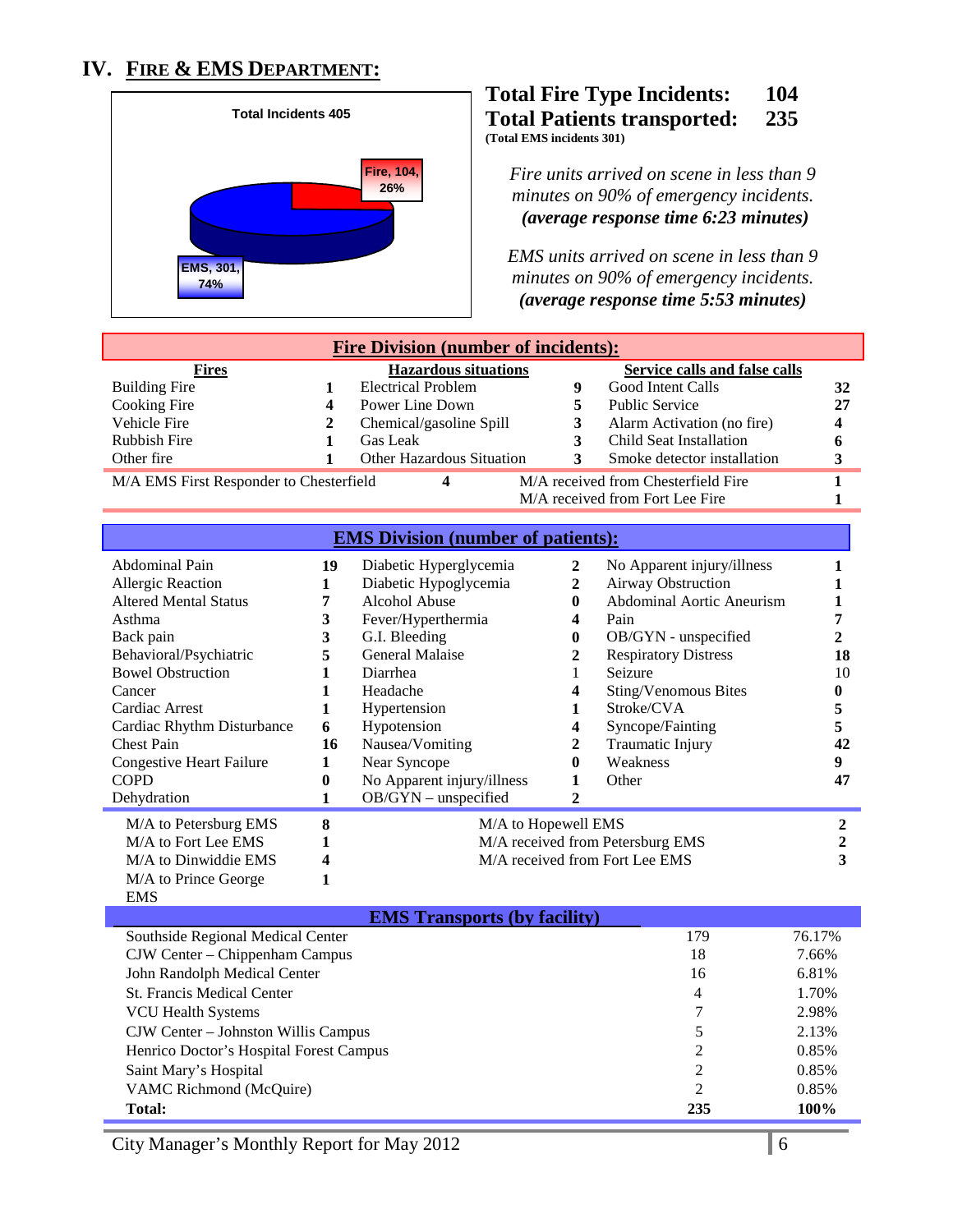### **V. FINANCE DEPARTMENT:**

**Finance -** Checks processed: 1,200

One alarm citation was processed during May.

**Purchasing -** 224 total purchase orders completed with 155 being processed by the purchasing and 69 departmental purchases being reviewed as compared to 203 being completed for the same period in 2011. In addition, 131 check requests were prepared by departments which are not processed by Purchasing.

#### **Bids Issued/Opened during the month:**

- **Invitation # 12-052402-1002 – Pavement Preservation.** Sealed bid issued on May 11, with bids due May 24. Work is expected to start in July, and completed by August 31, 2012.
- **Invitation # 12-053002-1003 – On Call Transportation Consultant.** Proposal was issued May 9, with proposals due May 30. Ten were received, and are presently being reviewed.

#### **Other Purchasing Activity:**

- Purchase Order was issued, for observation and testing/inspection services for construction courthouse
- Contract renewed for snow removal salt.
- Working with Fleet Department for disposal of used motor oil.
- Purchase Order issued for testing of ladders in Fire Department.
- Purchase Order issued for printing of trash/recycle collection pamphlets.

#### **Risk Activity:**

• Police vehicle, while responding, was hit at the intersection of Southpark boulevard and Temple Avenue. The police officer had to be cut out of the car, with the vehicle badly damaged; estimated to be \$8,000.

#### **General Claim:**

- A City resident filed claim for damage to his car windshield from foul ball.
- City resident A arrested by the Police Department filed a lawsuit against the City for rights violation.

#### **Utility Billing:**

Bi-monthly Utility Bills Sent – 3,769

Delinquent Notices Sent –672 or 18.6% with 131 cut offs for nonpayment.

Set-off debt collected in May \$1,468.61

### **VI. HUMAN RESOURCES DEPARTMENT:**

#### **Advertisements**

(No position recruitments were held in May 2012)

#### **Applications &Testing**

(No applicant testing was held in May 2012)

#### **Training**

 $\mathcal{R}$  New employees continue to complete required ICS and VML University training courses.

#### **Miscellaneous**

 $\star$  The following employee orientation and exit interview sessions were held in May 2012:

*Orientation*

Raul Viera – Police Office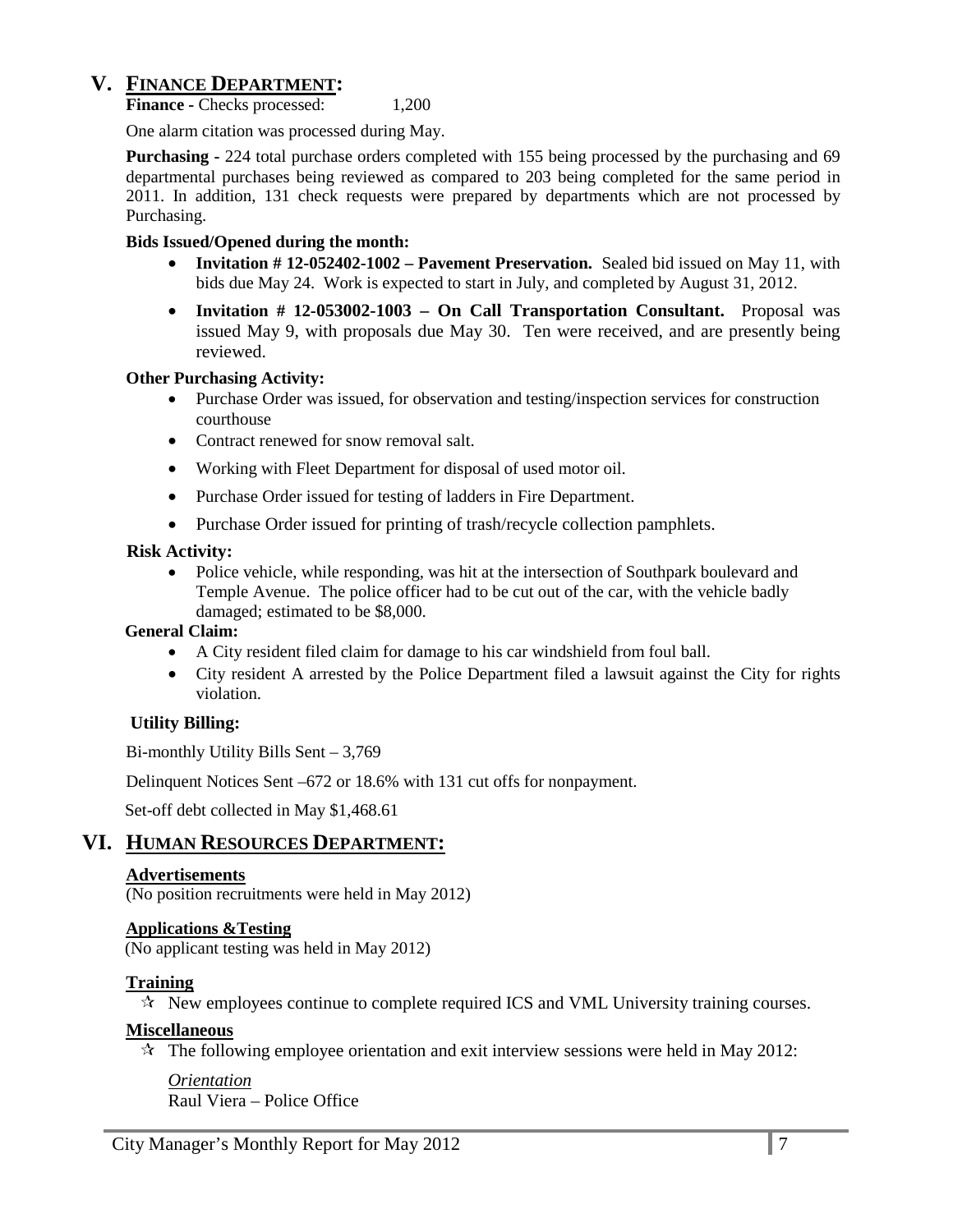# **VII. HUMAN RESOURCES DEPARTMENT (CONTINUED):**

#### *Exit Interview*

Dana Sanders – Tele-communicator

- $\mathcal{R}$  The annual Employee Benefits Fair was held on May 4, 2012. The event provided employees with an opportunity to learn more about their benefit options and health/wellness opportunities.
- $\mathcal{R}$  The annual Employee Picnic Luncheon was held on May 18, 2012 at White Bank Park as part of the employee recognition program

#### **Worker's Compensation**

• The following workers' compensation reports were filed during the month of May 2012:

| Date     | Department     | Description of Injury                                       |
|----------|----------------|-------------------------------------------------------------|
| 05/22/12 | Police         | Vehicle hit by another vehicle causing multiple contusions. |
| 05/25/12 | Communications | Rolled left ankle while stepping off stool.                 |

# **VII. INFORMATION TECHNOLOGY DEPARTMENT:**

 The City's website, **[www.colonialheightsva.gov](http://www.colonialheightsva.gov/)**, had 77,660 page views in the month of May.

| Top five website modules accessed: | Top five pages visited after home page: |
|------------------------------------|-----------------------------------------|
| 1. Photo Gallery                   | 1. Library                              |
| 2. News Flash                      | 2. Real Estate Records                  |
| 3. Calendar                        | 3. Fort Clifton Festival                |
| 4. Archive Center                  | 4. Recreation & Parks                   |
| 5. Facilities Directory            | 5. Sports, Athletics & Fitness          |

- $\mathcal{R}$  Citizens submitted and city staff processed 386 service requests and questions through the "Let Us Know" module during the month of May.
- $\hat{\tau}$  The City of Colonial Heights' Facebook Page now has 2,229 fans.
- $\approx$  Proactive Information Management completed 72.87 hours of IT service and maintenance for City departments this month.

# **VIII. LIBRARY:**

- The library staff circulated 19,243 titles in May.
- The public computer center was used 1,975 times.
- 108 children participated in story time.
- 221 residents registered for new library cards, an average of 404 residents used the library each day.
- The library's meeting rooms were used 112 times.
- 3,997 residents visited the Colonial Heights Virtual Library to retrieve 808 articles from their homes and offices.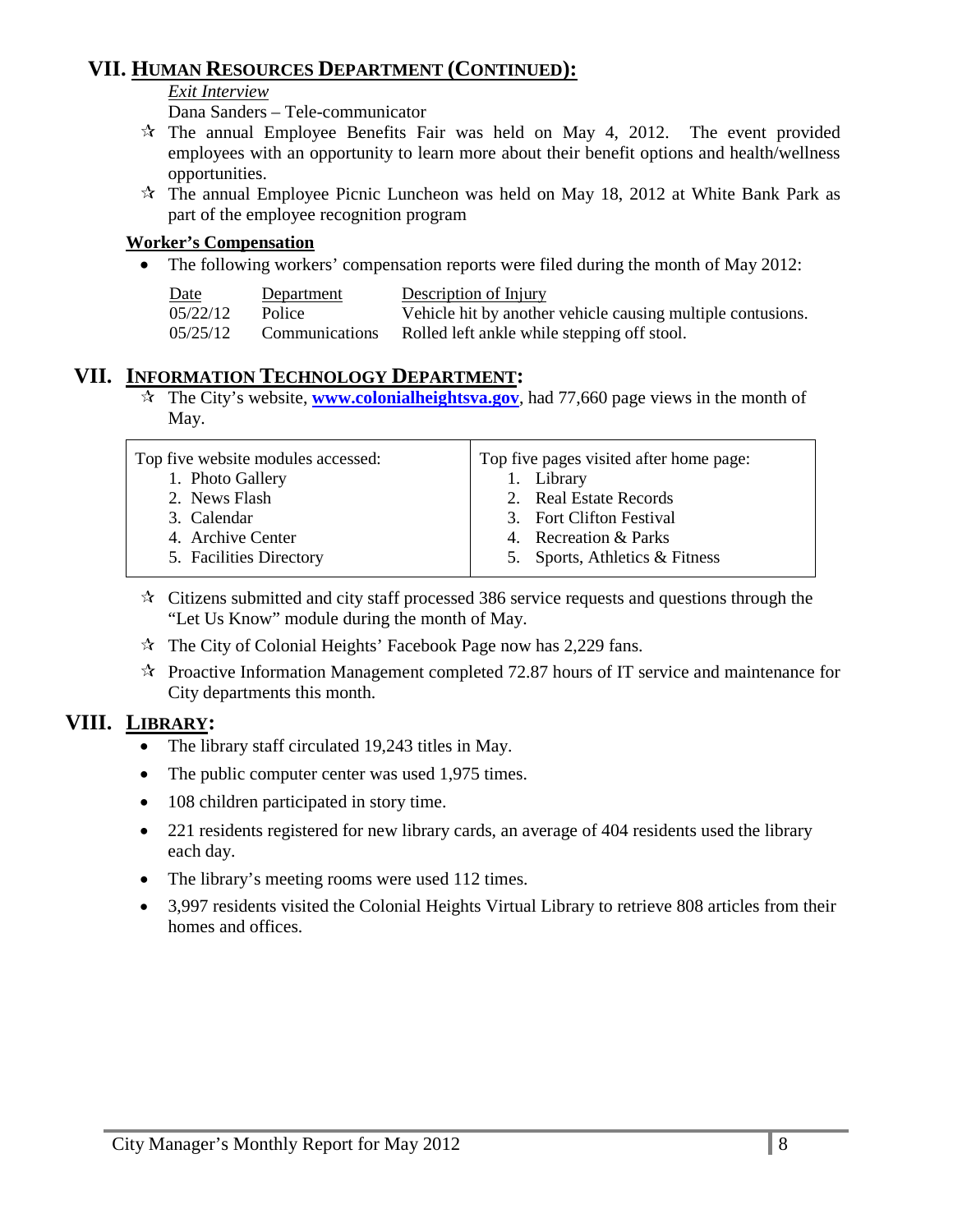# **IX. RECREATION & PARKS DEPARTMENT:**

#### **Recreation Division**

In May the Recreation Division hosted the Fort Clifton Arts and Crafts Festival and the Virginia Independent Schools State Baseball Championships at Shepherd Stadium. Two Eagle Scout projects were completed in May; Tyler Wolcott completed player benches for our Disc Golf Course at White Bank Park and Chris Anderson completed replacement benches for Fort Clifton Park. We held a Home Depot work day at the Skate Park as part of a community grant we received to make needed repairs. Destination Church and community members, along with a Home Depot work crew, painted apparatus, replaced damaged plywood and put down new skate ramp material as part of the project. The Skate Park has now been re-opened for public use because of their help.

Staff continues their preparations for the Summer Playground Program and Youth Sports Camps.

| <b>Athletics</b>                            | 2012           | 2011  |
|---------------------------------------------|----------------|-------|
| <b>Adult Softball</b>                       | 27             | 21    |
| Baseball Rookie (ages 4-5)                  | 49             | 75    |
| Baseball Coach Pitch (ages 6-8)             | 143            | 123   |
| Baseball Minor League (ages 9-10)           | 96             | 88    |
| Baseball American League (ages 11-12)       | 66             | 72    |
| Baseball National League (ages 13-15)       | 60             | 53    |
| Softball Pee Wee League (ages 9-10)         | 48             | 54    |
| Softball Junior League (ages 11-12)         | 45             | 52    |
| Softball Senior League (ages 13-15)         | 36             | n/a   |
| <b>Golf Lessons</b>                         | 3              | 9     |
| Hershey Track and Field Local event         | 72             | 45    |
| Swim Lessons                                | $\overline{7}$ | 8     |
|                                             |                |       |
| <b>Activities/Programs</b>                  | 2012           | 2011  |
| <b>POWER</b>                                | 2              | 6     |
| Fort Clifton Festival                       | 7,000          | 5,000 |
| <b>Computer Classes</b>                     | 33             | n/a   |
| <b>Counselors in Training</b>               | 4              | n/a   |
|                                             |                |       |
|                                             |                |       |
| <b>Instructor Based Programs</b>            | 2012           | 2011  |
| <b>Belly Dancing</b>                        | 5              | 12    |
| Karate                                      | 21             | 19    |
| Zumba                                       | 21             | 24    |
| Cardio Fusion                               | 10             | 19    |
| <b>Facility Usage</b>                       | 2012           | 2011  |
| <b>Community Room Attendance</b>            | 935            | 1,180 |
| <b>Community Room Reservations</b>          | 23             | 28    |
| <b>Pavilion Attendance</b>                  | 2,470          | 2,406 |
| <b>Pavilion Reservations</b>                | 41             | 43    |
| <b>Field Attendance</b>                     | 1,566          | 670   |
| <b>Field Rentals</b>                        | 11             | 4     |
| <b>Teen Center Attendance-CHHS Students</b> | 41             | 25    |
| Teen Center Attendance-CHMS                 | 373            | 218   |

#### **Parks – Horticulture – Buildings & Grounds**

- Made significant repairs to ramps at the Skate Park.
- Cleaned-up and prepared Fort Clifton Park for Fort Clifton Festival.
- Placed stone dust and gravel on washed road areas in Fort Clifton Park.
- Supplied manpower for Fort Clifton Festival.
- Dug and poured foundations for new flagpoles at War Memorial. Installed new flagpoles.
- Edged infield and base paths in Shepherd Stadium.
- Supplied manpower for VA Independent Schools State Baseball Tournament.
- Aerated and top dressed Shepherd Stadium playing field.
- Repaired playground equipment at White Bank Park.
- Removed goals, benches and trash cans from fields at Soccer Complex.
- Removed old swing set at White Bank Park.
- Weeded, trimmed, and mulched all beds as needed.
- Killed grass in wet area next to A/C units at Library and installed river rock
- Worked with Beautification Committee getting Fort Clifton ready for Fort Clifton Festival.
- Transplanted 5 rose bushes from War Memorial to Laurel Parkway site.
- Installed metal flower bed edging around beds at War Memorial.

# **Yiolet Bank Museum** Attendance 212 230

| , ,,,,,,,,,,,,,,,,  | - - -   | ---- |
|---------------------|---------|------|
| Attendance Outreach | 300 867 |      |
|                     |         |      |

- May outreachy programs included: Chesterfield County Schools, Chesterfield Historical Society's, Colonial Market Day, Richmond National Battlefield, Drewry's Bluff, Fort Clifton Festival and History Center.
- Outreach programming and planning, collections work and Headquarters Days preparation.
- Received seven items for the collection.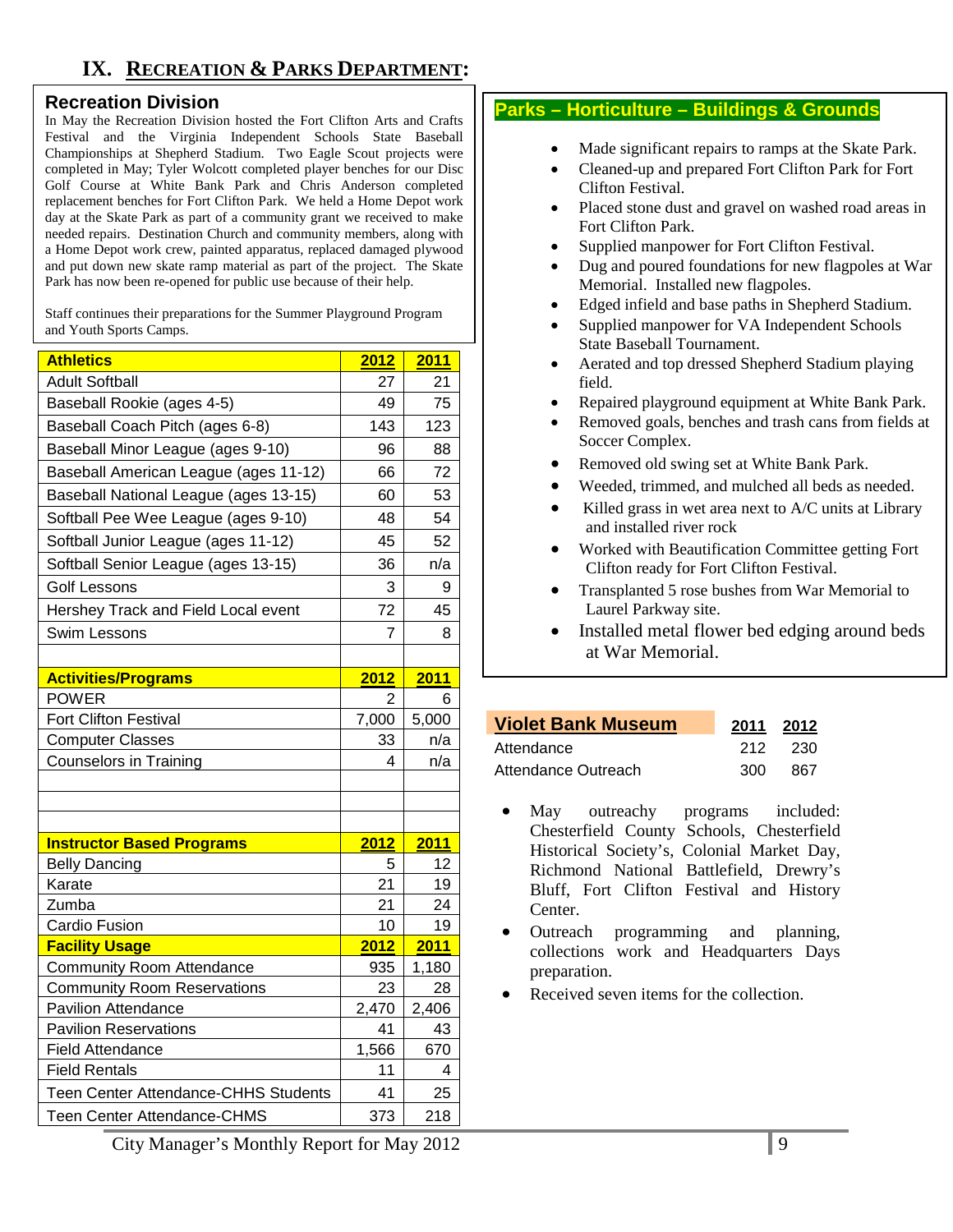| <b>Agency on Aging</b>            |             |                    |  |  |  |
|-----------------------------------|-------------|--------------------|--|--|--|
| <b>Agency on Aging Activities</b> | 2012        | 2011               |  |  |  |
| AARP                              | 38          | n/a                |  |  |  |
| Bingo in Center                   | 125         | 118                |  |  |  |
| Bowling                           | 120         | 128                |  |  |  |
| <b>Bridge Party</b>               | 100         | 96                 |  |  |  |
| <b>Bridge Tournament</b>          | 154         | 112                |  |  |  |
| Crochet & Knitting                | 61          | 52                 |  |  |  |
| Golf at Prince George             | 598         | 600                |  |  |  |
| Senior Club Meeting               | 165         | 132                |  |  |  |
| <b>Club Board Meeting</b>         | 8           | 8                  |  |  |  |
| Senior Citizen Dance              | 78          | 115                |  |  |  |
| Sing A-Long                       | 52          | 48                 |  |  |  |
| Sing A-Long-CH Health Center      | 13          | 10                 |  |  |  |
| <b>Table Games</b>                | 12          | 9                  |  |  |  |
| <b>Awareness/Education</b>        | 2012        | <u>2011</u>        |  |  |  |
| <b>Advisory Board Meeting</b>     | 12          | 12                 |  |  |  |
| Lunch & Learn                     | n/a         | 30                 |  |  |  |
| <b>TRIAD</b>                      | 125         | 115                |  |  |  |
| <b>Classes</b>                    | 2012        | <u>2011</u>        |  |  |  |
| <b>Craft Class</b>                | n/a         | 9                  |  |  |  |
| <b>Wellness Workshop</b>          | 58          | n/a                |  |  |  |
| <b>Line Dance Class</b>           | n/a         | 32                 |  |  |  |
| Gems by James                     |             |                    |  |  |  |
| Mary Carole Workshop              |             |                    |  |  |  |
| Painting Class Kay Tirpak         | 16          | 16                 |  |  |  |
| Painters Group                    | 52          | 32                 |  |  |  |
| Splash of Color                   | 16          | 14                 |  |  |  |
| <b>Sewing Class</b>               | 12          | n/a                |  |  |  |
| Tap Class Intermediate &          |             |                    |  |  |  |
| <b>Beginners</b>                  | 142         | 135                |  |  |  |
| <b>Tap Class Advance</b>          | 163         | 182                |  |  |  |
| <b>Quilting Class</b>             | 44          | 15                 |  |  |  |
| <b>Quilters Retreat</b>           | 0           | 21                 |  |  |  |
| Watercolor<br><b>Fitness</b>      | 14          | 9                  |  |  |  |
| Cardio Bump                       | 2012<br>120 | <u>2011</u><br>n/a |  |  |  |
| <b>Strength Training Class</b>    | 181         | 165                |  |  |  |
| Sit Down Exercises                | 403         | 253                |  |  |  |
| <b>Floor Exercises</b>            | 44          | 60                 |  |  |  |
| Yoga                              | 73          | 99                 |  |  |  |
| Zoomer Boomer                     | 190         | 200                |  |  |  |
| Tai Chi                           | 21          | 63                 |  |  |  |
| <b>Trips</b>                      | 2012        | 2011               |  |  |  |
| St. Joe's Concert                 | 10          | n/a                |  |  |  |
| Savannah Trip                     |             |                    |  |  |  |
| From the Heart                    | 12          | n/a                |  |  |  |
| Museum Trip                       | 12          | n/a                |  |  |  |
| <b>Riverside Theater</b>          | n/a         | 24                 |  |  |  |
| Total                             | 3270        | 2917               |  |  |  |

# **Agency on Aging – continued**

| <b>Meals</b>            | 2012     | 2011     |
|-------------------------|----------|----------|
| Home Del Meals          | 11       | O        |
| Site Meals              | 198      | 181      |
| Breakfast Meals         | 0        | O        |
| Bags                    | 0        | 0        |
| Total                   | 209      | 181      |
| <b>Transportation</b>   | 2012     | 2011     |
| <b>Total Passengers</b> | 176      | 145      |
| <b>Total Trips</b>      | 873      | 593      |
| <b>Total Miles</b>      | 2659     | 2333     |
| New Riders              | 0        | O        |
| Wheelchairs             | 10       | 13       |
| <b>Volunteer Hours</b>  | n        | 21       |
| Donations               | \$303.00 | \$157.00 |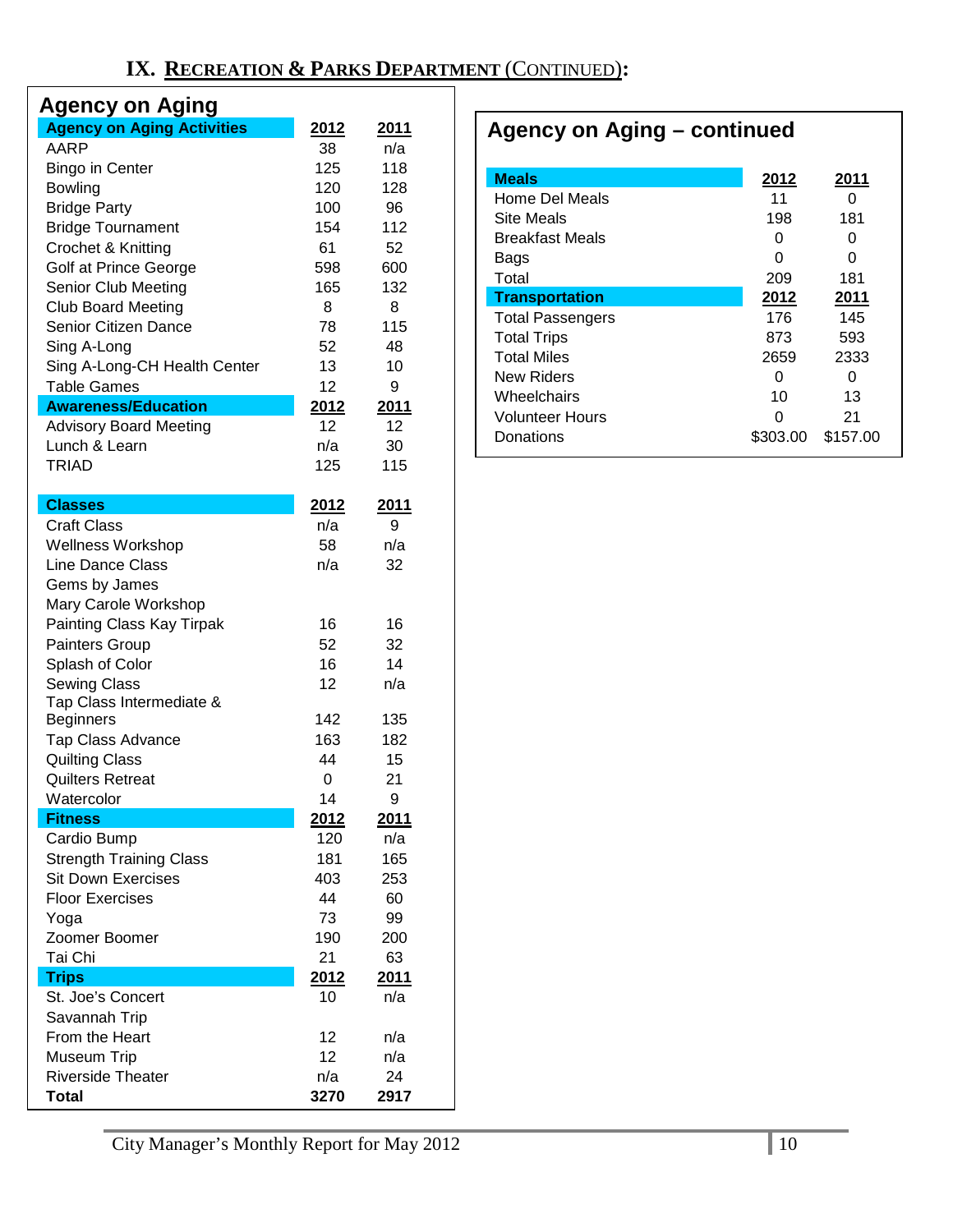# **X. OFFICE ON YOUTH & HUMAN SERVICE**

#### **YAC Activities**

- 5 YAC Members and YAC advisor attended monthly meeting
- 2 YAC Seniors applied for the "Coleman Voice of Youth" Scholarship
- 1 YAC Officers and Advisor met to plan upcoming meeting
- 4 YAC Members and Advisor assisted CADRE Coalition with Project Sticker Shock
- 12 YAC Members and Advisor cheered for Special Olympics Area 16 Invitational

#### **Youth Service Commission**

Met in May to consider new Officers

#### **Substance Abuse Prevention Activities**

- 19 Teens received VaABC, VASAP, MADD, AAA, State Police information when they received their driver's license.
- Staff participated in Prescription Medication Abuse Summit Phase III

#### **Kids' After School Program**

• Enrollment for the month as follows:

Tussing  $-17$ 

North  $-20$ 

Lakeview – 13

Students enjoyed 2 activities in May; a visit to Pocahontas State Park for a geocache hunt and a FUN Field Day6 with relay races, pie toss, and tug of war.

#### **Total Year Volunteer Hours**

Matoaca High School – 842 hours

CHHS – 300 hours

VSU – 466 hours

#### **Ongoing Monthly Meeting/Trainings**

- Operation Christmas Child
- Family Assessment Planning Team
- Survivor Day Training for CERT
- Interagency Prevention Team served 11 students
- CADRE Coalition Meeting and Project Sticker Shock
- Juvenile and Domestic Violence Task Force
- Recertification for First Aid Training and CPR Training
- Positive Parenting Coalition
- Colonial Heights School Board Meeting
- "Guiding Principles in Working with Children and Families Who Have Experienced Trauma" training at DSS
- Community Corrections Justice Board
- Community Policy & Management Team

#### **Diversion Program Participation**

#### **Parenting**

• 3 families completed "Parenting with Love & Limits"

#### **Community Service**

• 14 youth completed 127 hours of Service Learning